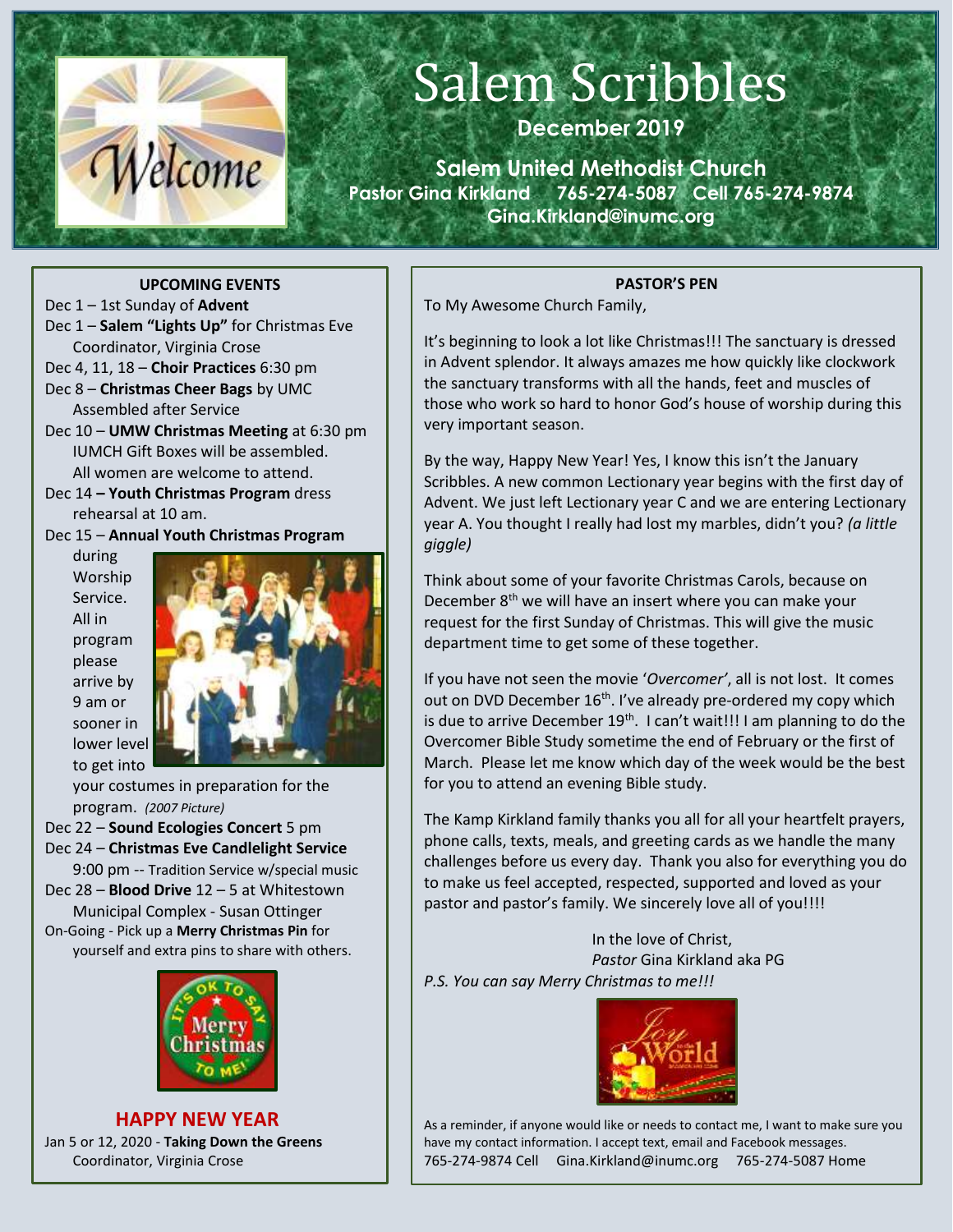## Page 2 Salem Scribbles and Contract Contract Contract Contract Contract Contract Contract Contract Contract Co

 **DECEMBER ANNIVERSARIES** 5th Bing & Ann Stum 10th Mike & Jill Hampton

**DECEMBER BIRTHDAYS**

(If you or a family member is not on our birthday and/or anniversary monthly list used in Scribbles and would like to be, please give name/month/day to Martha Randel at

[SiSRandel@gmail.com](mailto:SiSRandel@gmail.com) Please send prayer list additions or deletions to Martha Randel also.)

4th Thomas Overman 17th Michael Alexander 28th Chris Isaacs 6th Britney Lee Maker 19th Athan Starkey 28th Deanna King 7th Raylynn Renee Grayson 21st Delaine Davis 31st Pam Hill Gibson 9th Diana Ward 23rd Chalmer Crose 31st Nora Lee [Davis](https://www.faithclipart.com/fca/affiliate.do?id=58&coupon=christmas)

4th Sarah Johnson 14th Ginger Bright 27th Norma Patton



| <b>THE FOLLOWING</b>          | <b>ARE IN NEED OF</b>       | <b>OUR PRAYERS</b>       |
|-------------------------------|-----------------------------|--------------------------|
| Arnold's Grandson             | <b>Travis Heckart</b>       | <b>Danny Price</b>       |
| Pat Arnold's Sister's husband | Louise Hoagland             | Carolyn Reutter          |
| Asher                         | <b>Mariam Fisher Hutsen</b> | Mrs. Ray Robert          |
| Phyllis Bakeis                | Libby Keck                  | Donita Roberts           |
| <b>Brenda</b>                 | Natalie Kruger              | Grandma Robin            |
| Carolyn and daughter Anna     | Gina Kirkland               | Micah Romig              |
| Christy - Danelle Friend      | Jennifer Lee                | Deputy Sam Scott         |
| <b>Conceptione Family</b>     | <b>Britney Maker</b>        | <b>Stephanie Seifts</b>  |
| Jim Curry                     | Sorin Martin                | Sandra Sharp             |
| Marge Curry                   | Gerald McGowen              | Marvin Starkey           |
| Danny                         | <b>Ashley Medaris</b>       | Ann & Bing Stum          |
| Laura Eisner                  | <b>Nhut Milender</b>        | Aaron Taylor             |
| Ryan Davis family             | Jim & Linda Miller          | Jane Taylor              |
| Carla Fletcher                | Carol Moyer                 | Brenda & Steven Taylor   |
| Debbie                        | Lauren Overman              | Larry Thatcher           |
| Lisa Flynn                    | Jessica Pabst               | <b>Paul Thomas</b>       |
| O Hamilton                    | <b>Betty Paddock</b>        | Martha Vail              |
| Rush & Ruth Harmon            | <b>Annie Palmer</b>         | The Walker's             |
| <b>Harney Family</b>          | The Patton's                | <b>Betty Weatherford</b> |
| <b>Brittani Hawk</b>          | Phil                        | Peter Yoder              |
| Haven's Grandma Robin         | <b>Ruthie Dawson Jett</b>   | Rose Yoder               |
| Al's family and friends       | Dawn, Susan and Mark        |                          |



*Prayers for the Starkey family with the passing of Frank Starkey, brother of Joyce Cunningham and Janet Petsch;, and cousin to Marvin, Mark & Marshall Starkey. Prayers for the Steve Harney family (friend of Steve Hipsky) with the loss of their 24 year old son. Prayers for the neighbor of the Starkey's & M. Hamerin and the Gehlbach family for Marc Gehlbach, Carmel Fireman, who recently passed in an accident.*

**"The Lord is near to those who have a broken heart." Psalm 34:18**

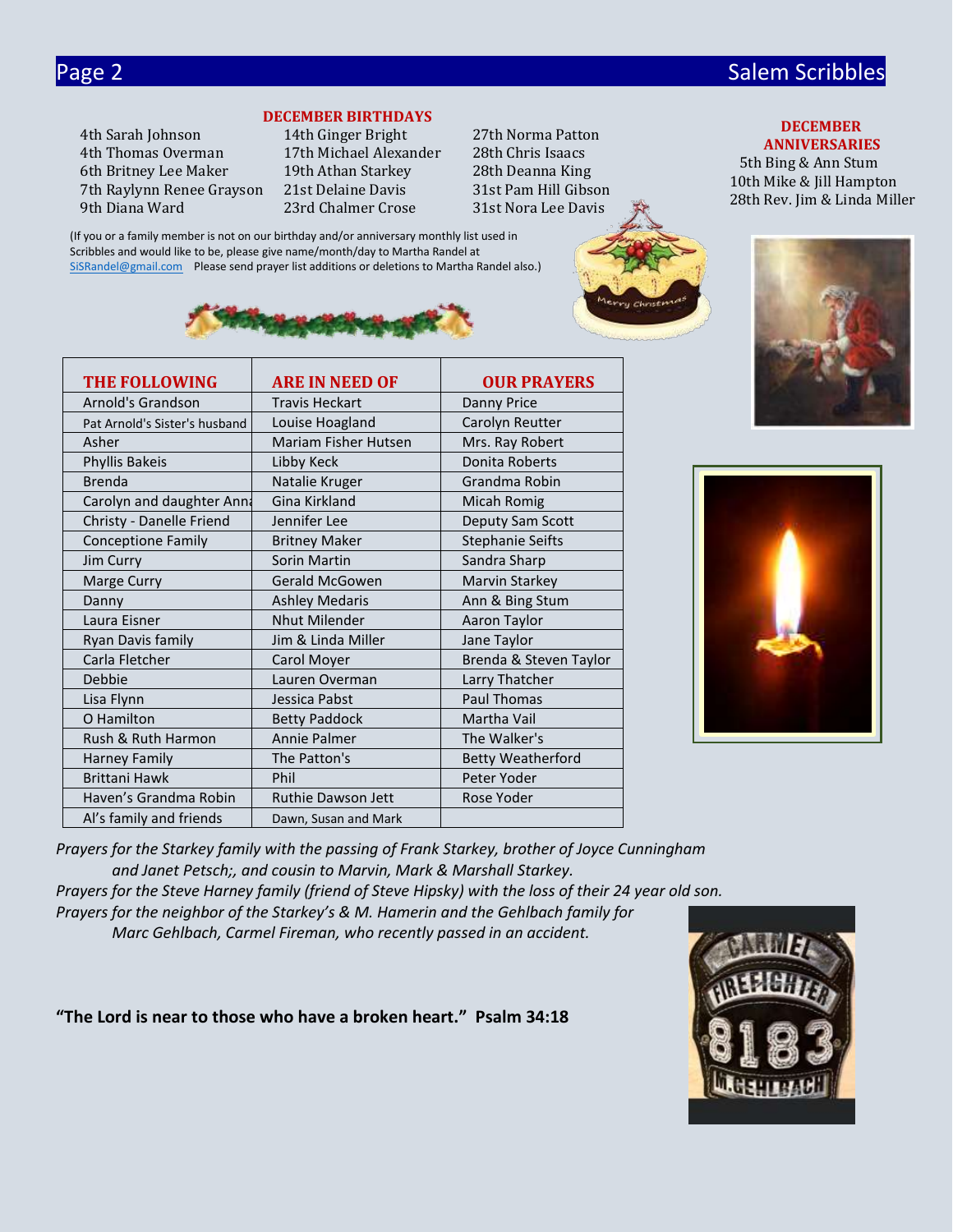#### *ASK THE PASTOR*

Dear Pastor Gina, What is a Blue Christmas church service, and why do some churches have it?

Sincerely, Just Wondering

#### Dear Just Wondering,

That is an awesome question. Blue Christmas, in the Western Christian tradition, is a day in the Advent season marking the longest night of the year. This worship service is traditionally held on or around the longest night of the year, which falls on or about December 21, the Winter Solstice. On this day (really evening), some churches hold this special church service which recognizes that the holidays are sometimes "blue" or filled with difficult feelings around painful life events such as death, disease, poverty, or abuse. Some services may only honor people who have lost loved ones in that year, similar to an All Saint's Day service. The lighting of candles in loving memory of loved ones who have gone on to glory and offering the Lord's Supper is traditionally a part of the service on this day. The worship often includes opportunities for expression of grief and pain through scriptures and hymns as well as an opportunity to focus on the promise of hope of the Christ child.

### In the love of Christ *Pastor Gina Kirkland aka PG*

As a reminder, if anyone would like or needs to contact me, I want to make sure you have my contact information. I do accept text, email and Facebook messages. **1100 Imel Drive, Anderson, IN 46012 765-274-9874 Cell Gina.Kirkland@inumc.org 765-274-5087 Home**





"Sound Ecologies" - Thank you for a wonderful November 24th Concert! (Sorry, but I just couldn't resist sharing!) Darrin & Natalie Isaac Charissa & Luke Garrigus *The Editor* Gavin Craig (not pictured) Their next concert held at Salem Church will be on Sunday, December 22nd at 5 p.m. Everyone is welcome!





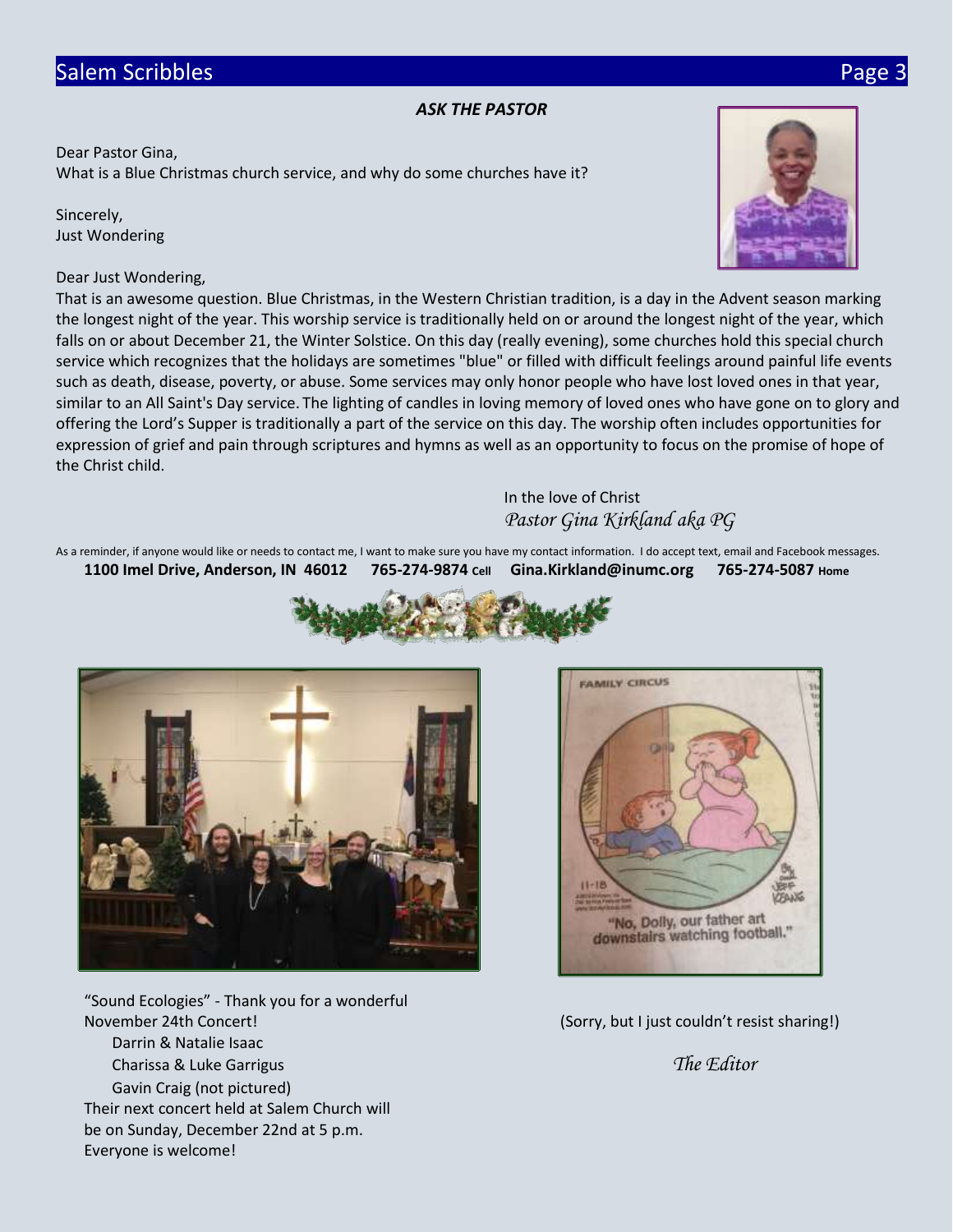### **2019 OCC Box Project a GREAT SUCCESS!**

After almost a year of preparation, our Operation Christmas Child boxes are complete! It really was amazing to watch God work through our congregation, friends, and families to exceed our goal.

On Friday (11/15), 11 people worked for almost 4 hours at our "unpacking" party. We assembled Fishing Kits, Lego Kits, Bracelet Making Kits, Hygiene Bags, and Pencil Pouches. Bars of soap were placed in the soap boxes, crayons in the crayon boxes, and toothbrushes paired with tooth brush holders. We also flattened 10 soccer balls and secured an air pump with needle to each ball, as well as, 30 soccer balls. We removed as much packaging as possible to reduce the amount of trash being shipped and to make room for more items in our boxes. Everything was put in place for Saturday's assembly line.

On Saturday (11/16), 16 people came for our packing party. After watching a video about the Samaritan's Purse Operation Christmas Child project and a few directions, we packed each box FULL of hygiene items, school supplies, toys, activities, crafts, stuffed animals, dolls, and sports balls. Every box contained a letter written by one of our youth. After securing the lid and attaching a label, the boxes were placed throughout the sanctuary in preparation for Sunday's blessing during service.

On Sunday (11/17), Pastor Gina led the congregation in prayer, not only over each box, but over the entire Samaritan's Purse Operation Christmas Child project: prayers of thanks for the generous hearts and many blessings God has bestowed upon our church family, prayers for all those involved in the process of getting the shoebox gifts into the hands of children all over the world and teaching them about The Greatest Gift, prayers that each child would be touched by the love of Jesus and they would come to know Him, prayers that through these shoeboxes and the children receiving them the family of God would multiply and grow. Please continue these prayers! Prayer is the most important thing we can include with each and every box we assemble.

The few items that didn't fit in our planned shoe boxes were available after service for individuals to "shop" and start building a box. After taking boxes home to complete, and adding personal notes to the children, these boxes were returned to church the following Sunday for one last delivery to an OCC drop off location. This brought our total number of shoe boxes packed in 2019 to *80*!

Thank you to each person that donated an item or helped the youth with their fundraising through Hire-A-Helper, Bake Sale purchases, Lasagna Dinner donations, walnut collection, and Fellowship Challenges. And a big thank you to our YOUTH who did such a good job on this project all yea long! We are looking forward to starting our 2020 campaign in January.



*Danean Thatcher*

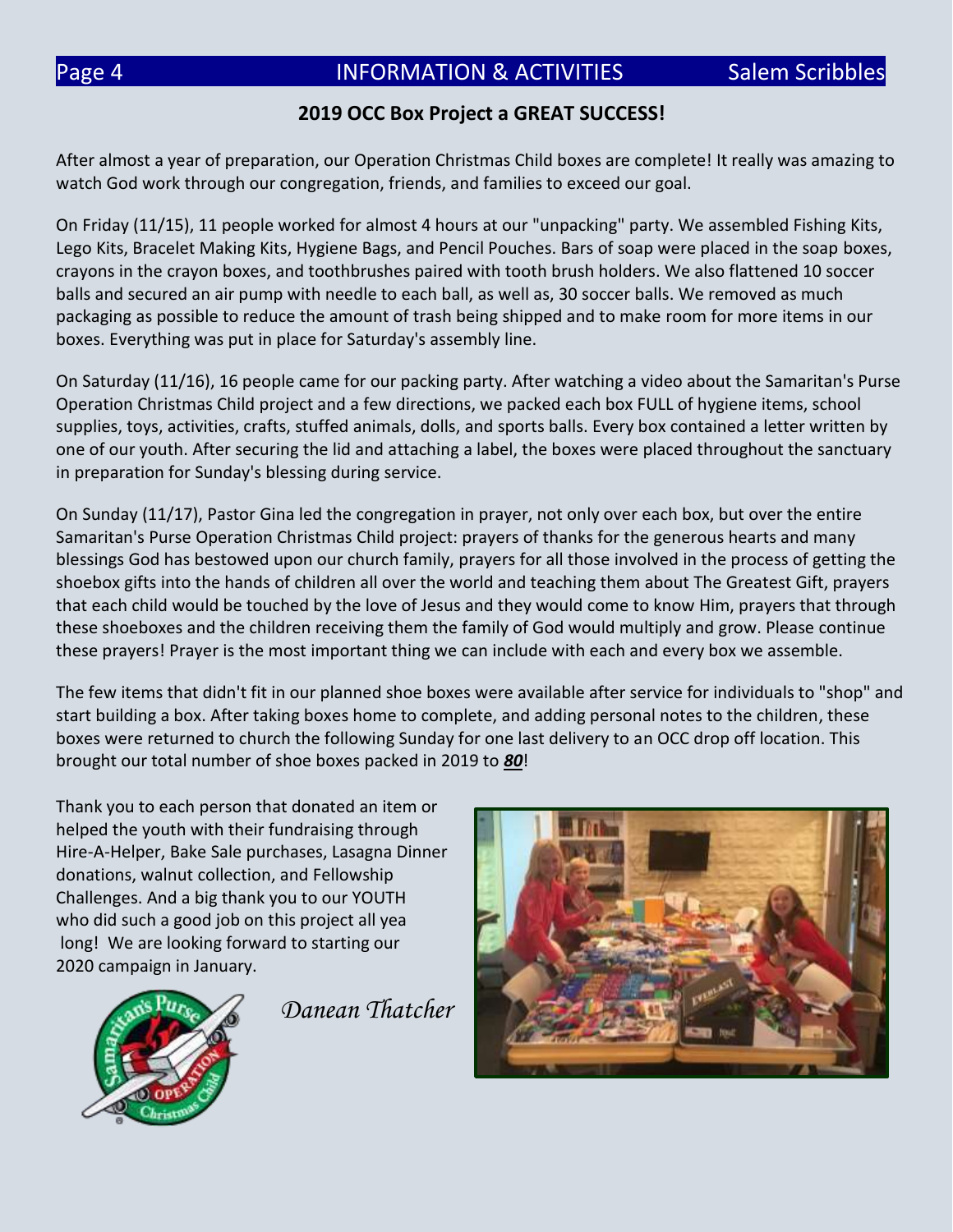# Salem Scribbles INFORMATION & ACTIVITIES (continued) Page 5



**OCC PICTURES** Unpacking Packing Blessing





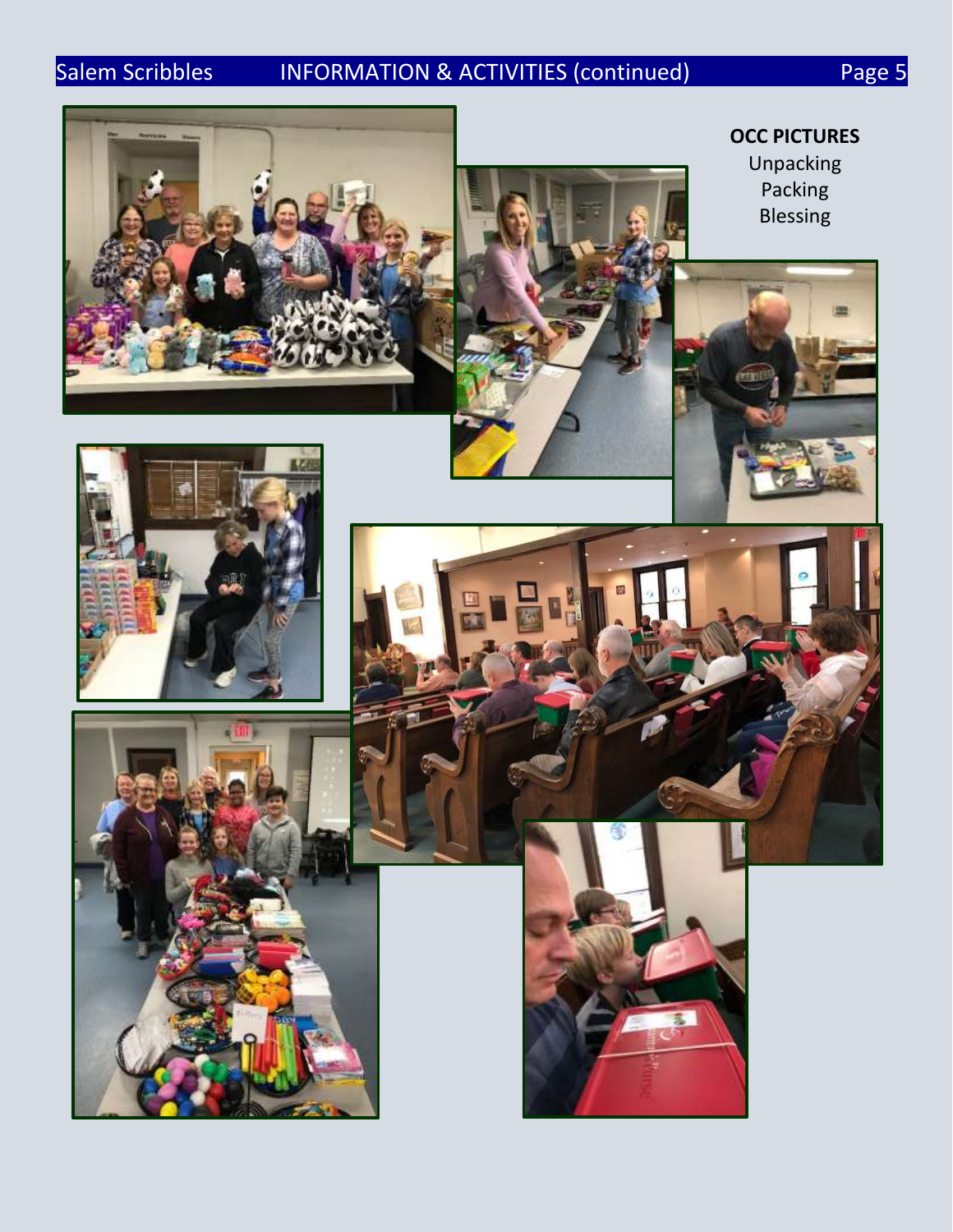# Page 6 **INFORMATION & ACTIVITIES (continued)** Salem Scribbles

#### **ATTENTION!! RUMMAGE SALE**

**QUESTION**

Closets overflowing? Downsizing? What to do? **ANSWER**

Donate to Salem's Annual Rummage Sale Feb 1st

#### **ATTENTION!! CHEER BAG DONATIONS**

Chap stick, hand lotion or sanitizer, small tissue packets, Post-Its, pens, postage stamps, low/no sugar added treats, raisins, packaged crackers such as cheese or peanut butter flavors, juice boxes, pencils, note pads, diabetic type treats, crossword puzzles or word search books, fresh fruit or freshly baked items. Need on De 8th. Thank you from UMW.

#### **SALEM'S JOURNEY**

June 8 & 9, 2020 Join Salem on our trip to the Creation Museum and ARK Encounter! Mark your calendar now to save these dates for your vacation. See Virginia Crose for information and registration forms. Deposit of \$150 per person with registration form is due January 15, 2020 - deadline for final payment for the trip is April 1, 2020

#### **JOIN IN ON THE FUN!**



#### **The First Sunday of Advent: "SALEM LIGHTS UP FOR CHRISTMAS"**

Salem congregation will be given an opportunity to participate in the "Light up for Christmas Eve" project initiated by the Missions Committee and coordinated by Virginia Crose, as we all join together for this event. Sunday, December 1st – don't miss it!!

#### **ANNUAL CHRISTMAS PROGRAM**

Only **TWO** weeks away so the Salem Sunday School Department is already working on plans for this year's program to be presented on December 15th at our 9:15 am Service. Dress rehearsal will be on Saturday, December 14th at 10:00 am.

All participants should see Teri Cruz or Martha Randel to get fitted for your costume (Dec 1 or 8.)

#### **UMW NEWS**

Our Christmas meeting & lite dinner will be held on December 10th from 6:30 – 8 pm. Following dinner, we'll assemble the Christmas party boxes for the Indiana United Methodist Children's Home in Lebanon. Please plan to join us.

The 2020 UMW meetings will move to Tuesday evenings in an effort to help grow our membership. Thank you for your support of this year's fundraiser (selling Pecans) and our annual bake sale which featured our homemade noodles, and many other treats.

We still have a few pecans for sale; see Tina Hand or any UMW officer to make a purchase.

UMW 2020 officers have been elected and they are: President Paula Overman, Vice President Judy Washburn, Treasurer Donna Rickets, and Secretary Tina Hand.



#### **NOT FREE…but a good deal!**

Need a great stocking stuffer? Consider our UMW pen! Please help support our sale of ink pens…only \$2.00 each, all with black ink, gray and silver color, very attractive, stylus included, printed with Salem United Methodist Church... Zionsville, Indiana!

See Tina Hand or any UMW member to purchase! Thank you for your support.



Continue to buy Meijer Gift Cards too!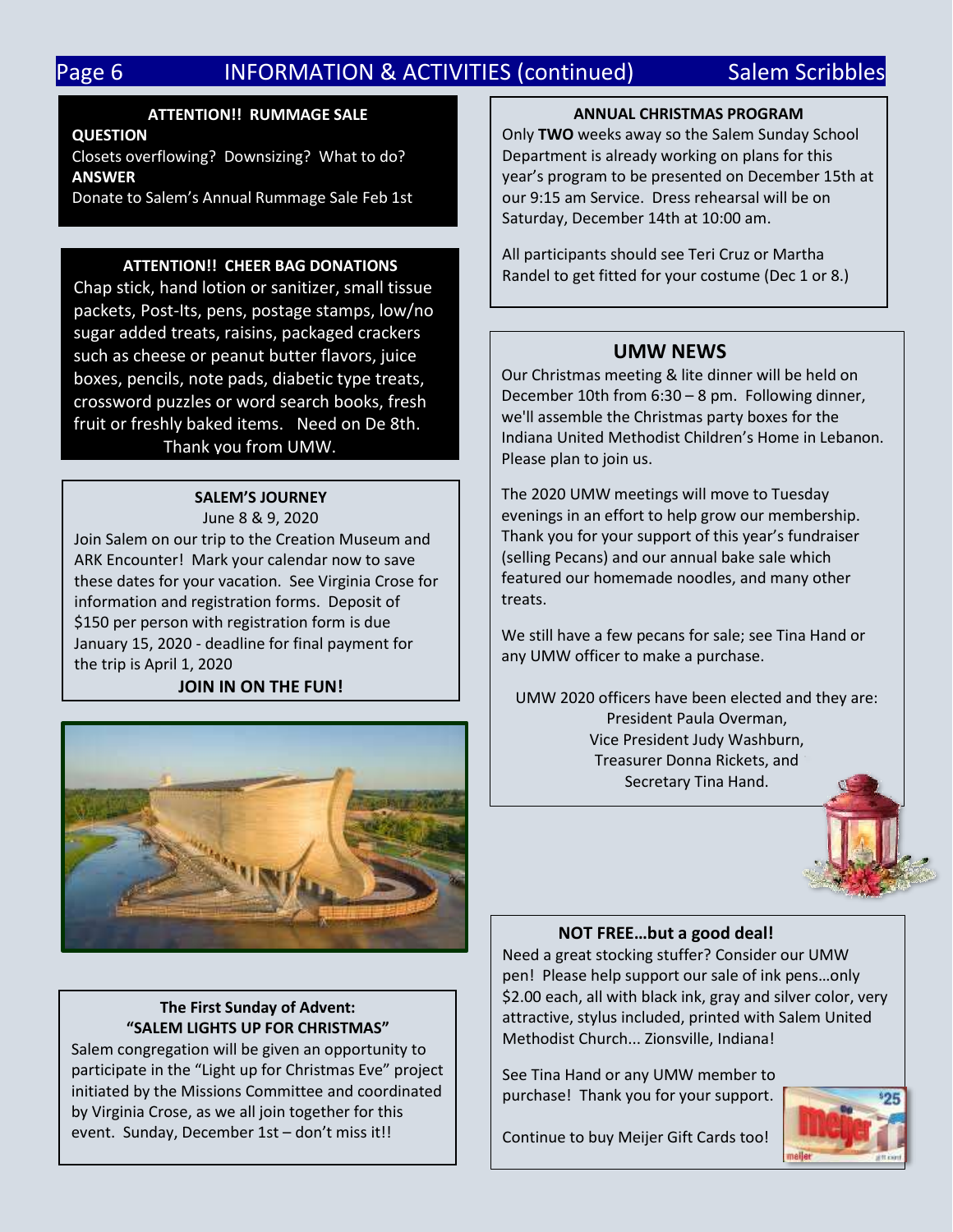# Salem Scribbles **INFORMATION & ACTIVITIES** (continued) Page 7

### **MANY THANKS TO…**

- Nov. generous fellowship providers**: UMW,** the **Croses',** the **Overman's, Brandon & Sydney.** Nov. welcoming greeters: **Marie Urick, Pat Arnold, Deb Shook,** and **Mary Hamerin.** Nov. acolytes: **Alina**, **Rebecca, Khamiya, Kaitlyn, Sydney, Ruth, & Haven. Virginia Crose & Tim Ottinger** for the **All Saints Day** presentation greatly appreciated by many families. **UMW** for hosting the Delta Kappa Gamma breakfast. **Ben Pauley** for lovely altar flowers honoring Veterans and to **Diana Ward** for her Veteran's Program at The Hearth. **Our Veterans** who were honored on Nov 10th. **Aaron Shipley** won as best dressed! **Susan Ottinger** for her work with blood drives. **District Meeting attendees: PG & Khamiya, Virginia C.,** the **Overman's** and the **Randel'.s ALL** who donated to Fletcher Place, and the **Washburn's & Randel's** who will be delivering our items 1st week of December. Coordinator, **Bill Butler** too. **EVERYONE** who is sharing the greeting **MERRY CHRISTMAS** with special pins this season. Hanging of the Greens **GROUP** and **ALL** who participated in Salem's Annual Holiday Pitch-in. Salem **PARTICIPANTS** who ran/walked in the Drumstick Dash or ZGravy Chase Thanksgiving morning in support of Wheeler Mission and the Boone County Boys & Girls Club. **All Salem Board Officers & Committees** who keep our church running smoothing all year so Salem can be the best it can be. Our **Volunteers** play a role in this also!
- **YOU…**for being here to worship our Lord, Jesus Christ.

### **LECTIONARY READINGS FOR DECEMBER**

| <b>Lessons</b> | <b>December 1st</b> | December 8th     | December 15th    | December 22nd      | December 29th   |
|----------------|---------------------|------------------|------------------|--------------------|-----------------|
| Old Testament  | Isaiah $2:1-5$      | Isaiah 11:1-10   | Isaiah $35:1-10$ | Isaiah 7:10-16     | Isaiah $63:7-9$ |
| Psalm          | Psalm 122           | Psalm 72         | Psalm 146:5-10   | Psalm 80:1-7,17-19 | Psalm 148       |
| Epistle        | Romans 13:11-14     | Romans 15:4-13   | James 5:7-10     | Romans $1:1-7$     | Hebrews 2:10-18 |
| Gospel         | Matthew 24:36-44    | Matthew $3:1-12$ | Matthew 11:2-11  | Matthew 1:18-25    | Matthew 2:13-23 |

| <b>FELLOWSHIP</b>     | <b>DECEMBER</b> | <b>GREETERS</b>         |
|-----------------------|-----------------|-------------------------|
| Betty & Eldon Forthum | Dec 1st         | <b>Marie Urick</b>      |
| K. Houx & Starkey's   | Dec 8th         | <b>Volunteer Needed</b> |
| The Butlers           | Dec 15th        | <b>Volunteer Needed</b> |
| Volunteer(s) Needed   | Dec 22nd        | Pat Arnold              |
| Volunteer(s) Needed   | Dec 29th        | Lynda Wayman            |
|                       |                 |                         |

January 5, 2020 Fellowship by Laura Eisner & Julie Rajski

**ATTENTION!! PARTY GIFT BOXES If you would like to donate to the six boxes to be assembled for the IN United Methodist Children's Home in Lebanon for their Christmas/New Year Celebrations, please see Paula Overman or Judy Washburn. Thank you - UMW**